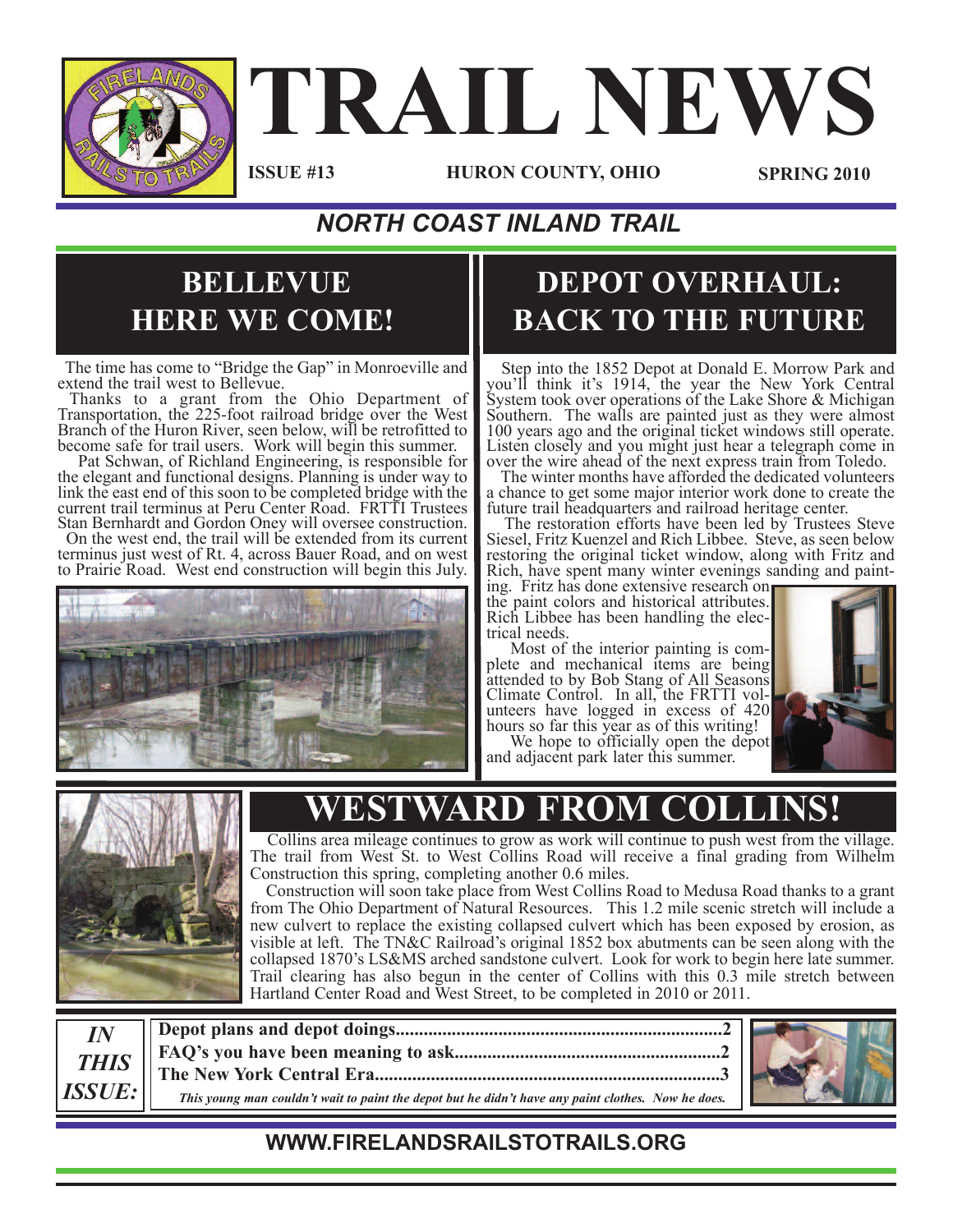### **SEE YOU AT THE DEPOT!**

Only a mere handful of trails nationwide can be so fortunate as us to have a historic 158 year old structure to call home and be able to tell the rich history of our rail line. Our Donald E. Morrow park will be a first class example. This old Toledo, Norwalk & Cleveland Railroad depot is as rare as rare gets.



We also realize our number one priority is building trail. The winter months have given us a big jump on the depot as we know soon the grass will be growing and this year's *many* trail construction projects will be starting.

In order to keep our efforts focused, we have set up a separate fund for depot restoration and included a blank in our membership form for depot donations. When all said and done, the depot will require upwards of \$50,000 in cosmetic, mechanical and access improvements. The biggest expense will be windows - only 5 of the 14 remain. Thanks to some large initial funding from the park district owners we can address all structural and mechanical items this year and start replacing windows. Paint and interior work has been accelerated by a lot of sweat and muscle this winter and we'll start to tackle the outside this spring and summer.

FRTTI thrives on memberships and your donations. If you have not joined, renewed, or donated for 2010; we still need you as much as ever to help us complete the massive trail projects this year, to maintain the ten-plus miles of trail already open, and to keep the depot restoration moving ahead. For years we've all heard about those great far-off trails with depots and big bridges which our members have visited. Now it's Huron County's NCIT that everyone will be talking about. *- Joe Mantey, President, FRTTI*.

**\$50-99 (cont'd)**

#### **2009 DONORS**

**\$1000 +**

Pam Morrow Emile Wells Fisher Titus Medical Center 21st Century Foundation Norwalk Eagles Norwalk Lions **\$500-999** Ray & Marge Chapin **\$250-499** Marcy Burns Jeff Colvin Joe & Kate Mantey Dick & Marilyn Palmer Wakeman Grange **\$100-249** Bauer Heating Steve & Carol Beal Thomas & Margaret Cline William & Linda Cornell Daryl & Joyce Deering Fred & Margaret Deering Bruce Failor Clark Hahn Mark Haynes Robert Hart Ed & Dot Herman Violet Herner Tom & Peggy Heydinger Chris & Janet Hipp Barb Lesch Phil & Kathy Mantey Raymond & Bridget Musso Anna O'Donnell Zach Ohler Gordon & Kathy Oney

**\$100-299 (cont'd)** Bill Owens Maureen Prack Sean Reineck Rick & Robyn Schaffer Mike & Chris Schwieterman Dan Strayer Henry & Marty Timman Toft Dairy Helen Wheeler Skip Wilde Joe Wilhelm **\$50-99** Mike & Melodie Adelman Robert & Deborah Andrews Dustin & Melissa Beal Joe Blake Robert & Ruth Brown Randy & Vickie Carpenter Croghan National Bank Rev. Margaret D'Anieri Jim & Jorja Dawson James Dougan Fred & Kathleen Hacker Jeff & Sharon Harwood William Henry II Albert & Betty Holb Jim's Pizza Box - Huron Al & Sue Lesch Thomas Makovic Larry McGlinchy Paul & Linda Monnes Monroeville Transmission & Clutch Chris Mushett Mike & Jill Nolan Northwestern Ohio Rails-to-Trails

Carol Owens Road Soldiers Cycling Club Jim & Reta Stark Bilt Stainer Enterprises Richard & Carolyn Suhr Glenn & Patricia Tinker Jan Tkach Jim & Cheryl Wasiniak Tim & Lisa Wendt Thomas & Darlene White

#### **Worthy of recognition / unique**

**donations and contributions:** All Seasons Climate Control - donated furnace Austin Power Equipment - loaned auger Jerry Earl; A.L. Burras - surveying Christie Lane Industries & Rec. - trail adoptees

Lake Erie Construction - sign posts Kraus & Hanck, CPA - depot furnishings Keith Jackson - tractor time Joe & Kate Mantey - donated 42" riding mower Pam Morrow - sale of depot and park Mussun Sales Inc. - ductwork and registers Norwalk Kiwanis - trail adoptees / overlook Norwalk Lions - July 4th parade raffle proceeds Zach Ohler - constructed benches Gerald Oney - loaned skid steer Sean Reineck - constructed a trail kiosk Jack Schaffer - overlook project management Schaffer Excavating - loaned excavator Stinchcomb Nurseries - donated trees 21st Century Foundation - financial support Wakeman Grange - donated benches at Collins Wakeman Wranglers 4H - trail adoptees Emile Wells - overlook funds Jim Wasiniak - trail clearing and grading Westland Heating - loaned box truck Wilhelm Construction - depot gutter/roof repairs

#### **ENDORSERS**

Bellevue Area Chamber of Commerce Bellevue Parks & Recreation Dept. Berry's Restaurant - Norwalk BMP Industries - Birmingham Citizen's Banking - Norwalk City of Bellevue City of Norwalk Dr. Ted N. Clark, Jr., DVM - Bellevue Jeff Colvin CPA - Norwalk Domino's Pizza - Norwalk Excel Bike & Fitness - Norwalk Firelands Audubon Society Huron County Board of Commissioners Lyme Township Board of Trustees MB's Pooch Parlor - Norwalk Mad River & NKP Railroad Soc., Bellevue Mossman Music - Norwalk Natl Alliance on Mental Illness - Norwalk New London Family Practice Norwalk Kiwanis Norwalk Lions Dr. Anna O'Donnell, DVM - Norwalk Ohio Horseman's Council - Erie Co. Owens Law Firm - Norwalk Pean's Pizza & Subs - Monroeville Perkins Restaurant - Sandusky Project Leadership - Norwalk Ridgefield Township Board of Trustees Sheri's Coffee - Norwalk Twenty First Century Foundation -Norwalk Underground Utilities Inc. - Monroeville Village Gallery & Framer - Huron Village of Monroeville Wakeman Wranglers 4-H Group- Wakeman Wasiniak Construction - Norwalk Wilhelm Construction - Monroeville

*Thanks to everyone for their financial, written, material, and physical support. Firelands Rails to Trails relies on your support to build and maintain more trail.*

#### *QUESTIONS... often pondered and often asked*

Q: How do I get involved? A: Sign up for email announcements, and simply show up at one of our work days. **O:** If I come to a work day, do I need to come every time? A: No, come as often as you like on work day tasks that interest you. Q: May I cut firewood? A: At a work day you can cut and take all you can carry. Otherwise, with written permission only! Q: How do I contact FRTTI? A: Email us through the website or contact us through Joe Missler at Excel Bike 419-668-3027 **O: Who patrols the trail?** A: *Local law enforcement and three FRTTI Trail patrol officers on bikes during the summer months.* **O: Who do I call in case of emergency?** A: Dial 911. Same applies to report unauthorized motor vehicles or unusual activity. Q: May I take my dog on the trail? A: Yes, if the dog is on a leash at all times. Q: May I burn leaves on the trail? A: No. Q: Will the trail go into Norwalk? A: The City of Norwalk is working on a plan to extend the trail from N. West to Whittlesey. Q: What do I do if I approach a horse while biking or running? A: Slow down or stop, announce yourself and await instructions.



#### **2** *NORTH COAST INLAND TRAIL*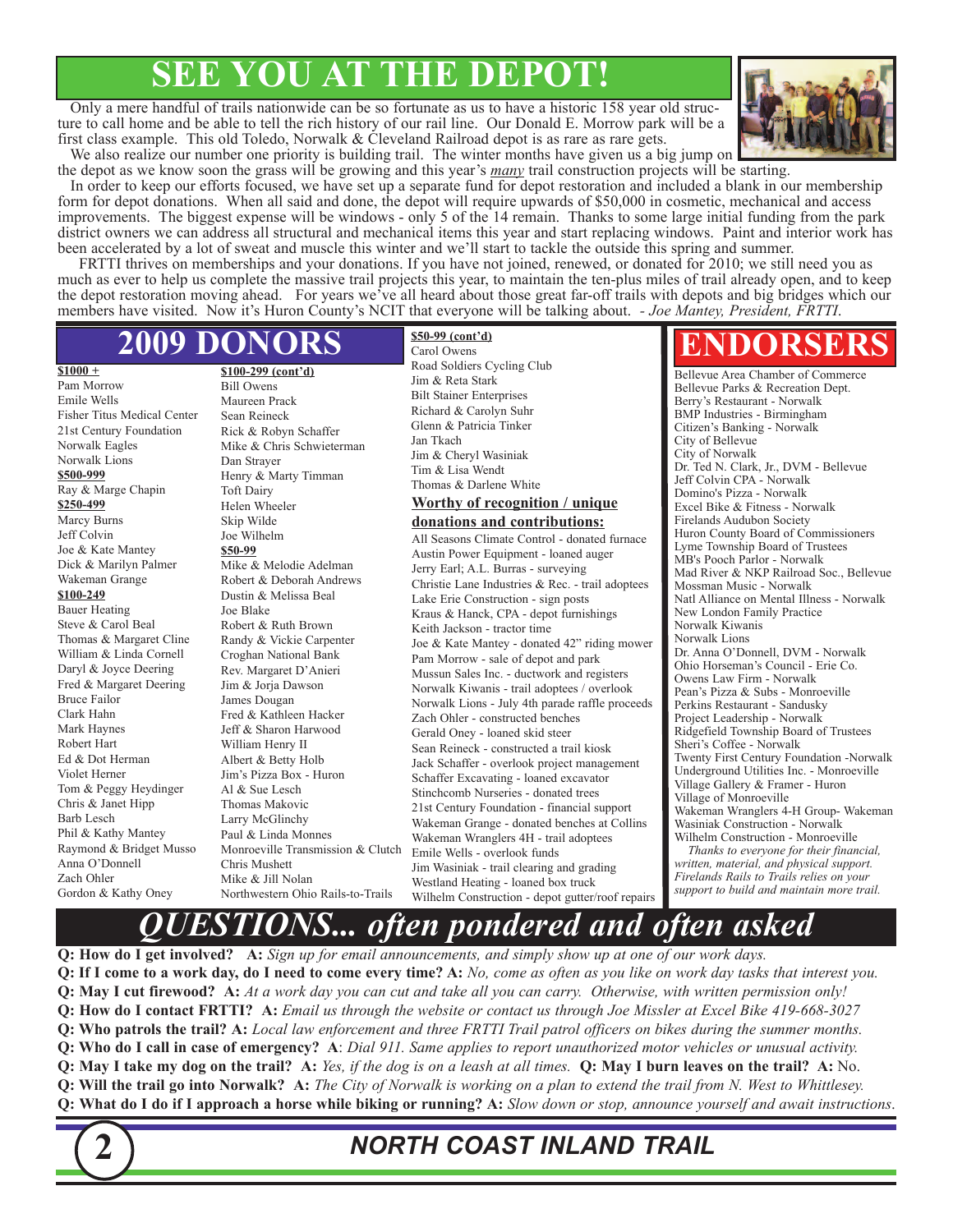Despite the trail normally closing at dusk, the evening of Dec. 4th found the North West Street trailhead crowded with prowlers...owl-prowlers, that is, for this special nighttime event.

Wondering if there is an owl-population on/near our rail-trails, more than 20 "prowlers," led by FRTTI Trustee Lisa Wendt, members of the Firelands Audubon Society and others set out, after dark, armed with flashlights and sound recordings of various Ohio owls. The night was cold but clear and the sky was dotted with so many bright stars that flashlights were not needed.

The Auduboners played sound recordings of a Barn Owl, Barred Owl and Eastern Screech owl in hopes of attracting their attention while the 'prowlers' patiently waited for more than an hour. But, alas, a visit from an owl or two was not meant to be ... maybe they were out to dinner or holiday shopping. Trail users have reported hearing at least one Barred Owl so another 'prowl' might be scheduled soon!



As the Huron County portion of the North Coast Inland Trail grows, more tools are needed to keep it in top shape. Some of the items on our wish list include:

a 1-ton dump truck, a large trailer, a big roller, and a shed around 8 x 8 feet for mower storage, and a projection screen for

We are always looking for railroad photos and artifacts for our depot - very specifically from Huron County's railroads: New York

Central, B&O, W&LE/NKP, and Lake Shore Electric....

Thanks to Stinchcomb Nurseries of Sandusky, our new trail west of Monroeville has over a dozen new trees planted on the west end, coordinated by FRTTI Trustee and webmaster, Lisa Wendt........ Our 501(c)3 paperwork once again complete thanks to FRTTI Trustee Joyce Dupont. She, along with Treasurer Doug Jaqua, keep us in the black and keep us building your NCIT.

# **OWL PROWL ANNUAL MEETING**

A record 43 FRTTI members gathered February 4th for the organization's 10th annual meeting. They were told not only of the impressive progress of our North Coast Inland Trail, but also the separate plans for a new rail-trail in southern Huron County.

New London physician Jeffrey Harwood was the keynote speaker. Harwood is treasurer of New London - Greenwich Rail Trail Inc., which is trying to develop a 7.8-mile trail on the old Akron, Canton and Youngstown (later N&W, W&LE) railbed between the villages.

As a family physician, Harwood sees the trail improving both the personal and economic health of the commu-

nities. With the help of the Western Reserve Land Conservancy, the group is in negotiations to obtain the corridor from the current owners, the Wheeling and Lake Erie Railroad.

While NLGWRT is not affiliated with FRTTI, nor would their trail connect directly to ours, our group has been able to offer advice and point them in the right direction. Please consider a NLGWRT membership to help them succeed. www.newlondongreenwichrailtrail.org



*Jeff Harwood tells FRTTI members of plans for a new rail-trail in southern Huron County. (photo by Robyn Schaffer)*



**NTRA** 



above, in the 1950's. Fritz, along with Tom Greilich and Geoff Wood donated time and funds to bring it home from Elmore! Joyce & Bill Dupont, Gordon Oney, and Joe Mantey also donated funds.

# $PRESERVING$  *OUR*  $RAILROA$





The New York Central years were often regarded as the "Golden Era of Railroading", however, such was not necessarily the case on our beloved Norwalk Branch. The Norwalk Branch reached its zenith about the time the New York Central took control of the Lake Shore & Michigan Southern in 1914. The New York Central grew into a massive, four-track mainline New York to Chicago route with lines extending to Boston, Montreal, Cincinnati, St. Louis, and Charleston. Our Norwalk Branch was just that, a branch, and from 1914 on, the line's importance steadily declined to a local route to serve on-line customers and provide a bypass in the event of a derailment on the main line which ran through Sandusky.

The Central was known for magnificent streamlined Hudson and powerful Niagara steam locomotives, passenger trains like the Twentieth Century Limited, lightning-striped diesels and the first installation of CTC (Centralized Traffic Control) in 1927 in Fostoria, allowing a remote dispatcher to control signals and train movements from afar. Meanwhile, the Norwalk Branch often saw 2-8-2 Mikado type locomotives pulling small local freights, with passenger service on the branch ending in the late 1950's. Depots closed soon thereafter.

Starting in 1954, NYC President Alfred E. Perlman streamlined the Central, shedding excess trackage and fully dieselizing the railroad. In their quest for dieselization, many steam locomotives, some with less than 10 years of service, were sent to the scrappers. Not a single Hudson nor a Niagara was saved for posterity. However, Perlman transformed the Central empire into a lean and profitable machine. All of this would change in 1968 when they merged with arch-rival Pennsylvania Railroad. "To me it was not a merger; it was a takeover, frankly", said Perlman. -*Compiled by J.P. Mantey; photos at right by Howard Ameling*







*HURON COUNTY'S RECREATIONAL TRAIL* **3**